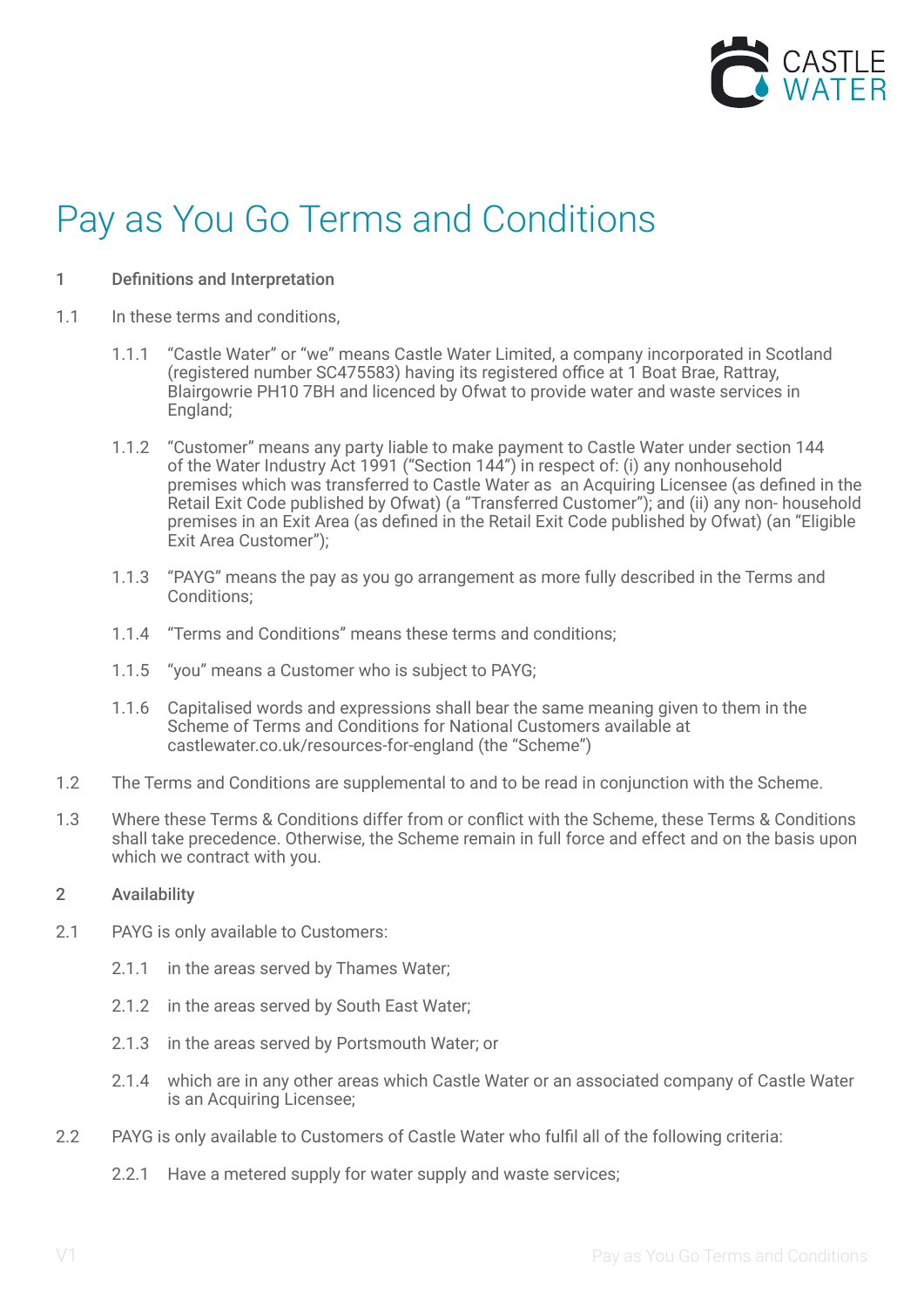

- 2.2.2 Have been contracting with Castle Water for the provision of services in accordance with the Scheme; an
- 2.2.3 Have not at any time prior to the date on which such customer wishes to participate in PAYG, entered into alternative contractual terms with Castle Water including without limitation Direct Debit 50 or Combine and Save; and
- 2.2.4 Are not provided with trade effluent services by Castle Water at the relevant property

### 3 General Terms and Conditions

- 3.1 Customers on PAYG are eligible for the benefits offered by Castle Water in connection with the Direct Debit. Details of this offer can be found at castlewater.co.uk.
- 3.2 Any Customer within the Thames Water area or the South East Water are will be required to register for a Castle Water My Account to be eligible for PAYG. Details of the registration process can be found at castlewater.co.uk.
- 3.3 Any Customer within the Portsmouth Water area will be required to submit meter readings through Castle Water website at castlewater.co.uk/meter-reading.

## 4 Pricing

- 4.1 The price you pay for your water and waste services will be no higher than the default charges set by Ofwat.
- 4.2 Details of the applicable Retail Tariff can be found in the relevant Scheme of Charges at castlewater.co.uk/info.

#### 5 Payment Terms and Conditions

- 5.1 The following terms will apply to your invoicing arrangements:
- 5.2 You will be invoiced no less frequently than every 90 days in respect of the water supply and waste services for the relevant property;
- 5.3 You may choose to initiate the issue of an invoice at any time between 30 and 90 days following the previous invoice issued to you by us by either:
	- 5.3.1 entering an accurate meter reading from your water meter in your Castle Water My Account page (for customers in the Thames Water area and South East Water area) or through the Castle Water website at castlewater.co.uk/meterreading (for customers in the Portsmouth Water area); or
	- 5.3.2 requesting that Castle Water undertake a reading of your meter.
- 5.4 If you provide a meter reading, Castle Water reserve the right to refuse to accept the reading as not being accurate or to require validation of that reading.
- 5.5 Where you request Castle Water to undertake reading of your meter:
	- 5.5.1 Castle Water will use reasonable endeavours to complete such reading within 5 working days of your request; and